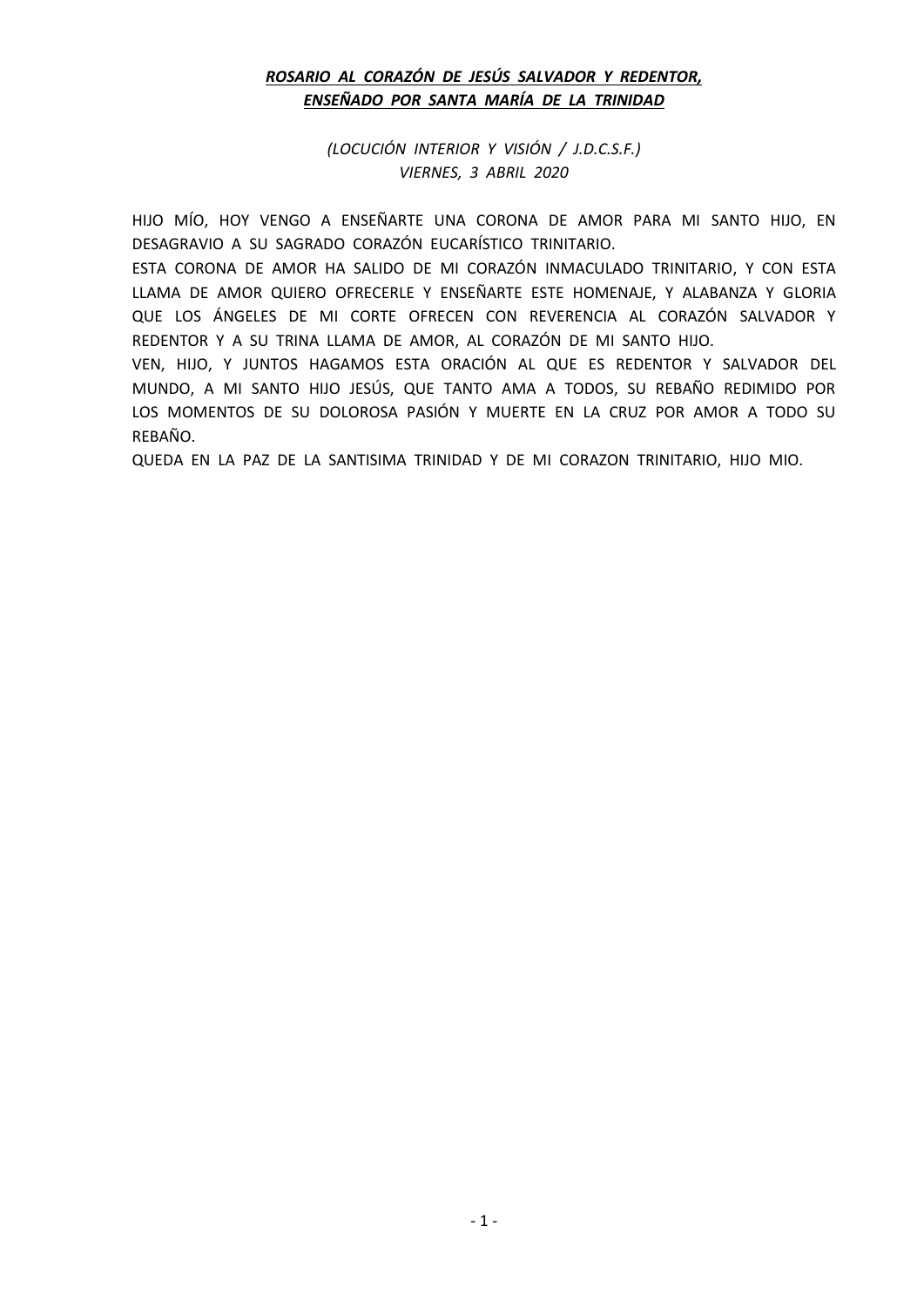# *ROSARIO A LA TRINA LLAMA DE AMOR DEL CORAZON DE JESUS SALVADOR Y REDENTOR*

*-DADO POR SANTA MARÍA DE LA TRINIDAD A J.D.C.S.F.- VIERNES, 3 ABRIL 2020 -*

- *SE REZA CON UN ROSARIO NORMAL ( 5 MISTERIOS DE 10 CUENTAS )*
- HACER **LA SEÑAL DE LA CRUZ**
- DIOS MÍO TRINIDAD, VEN EN MI AUXILIO. POR TU TRINA LLAMA DE AMOR, SAGRADO CORAZÓN DE JESÚS SALVADOR Y REDENTOR, APRESÚRATE A SOCORRERME.
- GLORIA AL PADRE, GLORIA AL HIJO Y GLORIA AL ESPÍRITU SANTO, COMO ERA EN UN PRINCIPIO AHORA Y SIEMPRE, POR LOS SIGLOS DE LOS SIGLOS. AMÉN.

### • SE REZA **EL CREDO**

### • EL **PADRENUESTRO**

- PADRE ETERNO, TE OFREZCO LAS LLAGAS DE TU HIJO, EN COMUNIÓN Y EN UNIDAD CON SU TRINA LAMA DE AMOR SALVADOR Y REDENTOR; RAYOS DE SABIDURÍA, SANTIDAD Y REDENCIÓN, FUENTE DE TU DIVINO AMOR. QUE LA PAZ Y LA LUZ DE LA SANTÍSIMA TRINIDAD, PADRE CELESTIAL, ESTÉ EN TODA LA TIERRA.
- EL **AVEMARÍA**
- EN LAS **10 CUENTAS** DEL AVEMARÍA SE DICE:

QUE POR CADA LATIDO DEL SAGRADO CORAZÓN DE JESÚS SALVADOR Y REDENTOR, QUE LA TRINA MISERICORDIA Y LA LUZ DIVINA SANTIFIQUEN NUESTRAS VIDAS.

#### • **EN EL GLORIA**:

JESÚS, SALVADOR Y REDENTOR, RICO EN MISERICORDIA, VEN, CONVIÉRTENOS, SÁLVANOS Y PROTÉGENOS CON TUS TRINOS RAYOS DE AMOR. SAGRADO CORAZÓN DE JESÚS, VEN Y SÁNANOS.

#### **SE REPITE DESDE EL PADRENUESTRO EN LOS 5 MISTERIOS DEL ROSARIO**

## • **DESPUÉS DE LAS 5 DECENAS DECIMOS**:

- **V/** JESÚS, MI SALVADOR Y REDENTOR, DERRAMA SOBRE MI CORAZÓN Y MI ALMA TU TRINA LLAMA DE AMOR.
- **R/** PARA VIVIR EN COMUNIÓN Y EN UNIDAD CON LA DIVINA VOLUNTAD DEL PADRE CELESTIAL.
- SE FINALIZA SALUDANDO A LA VIRGEN CON UNA **SALVE**